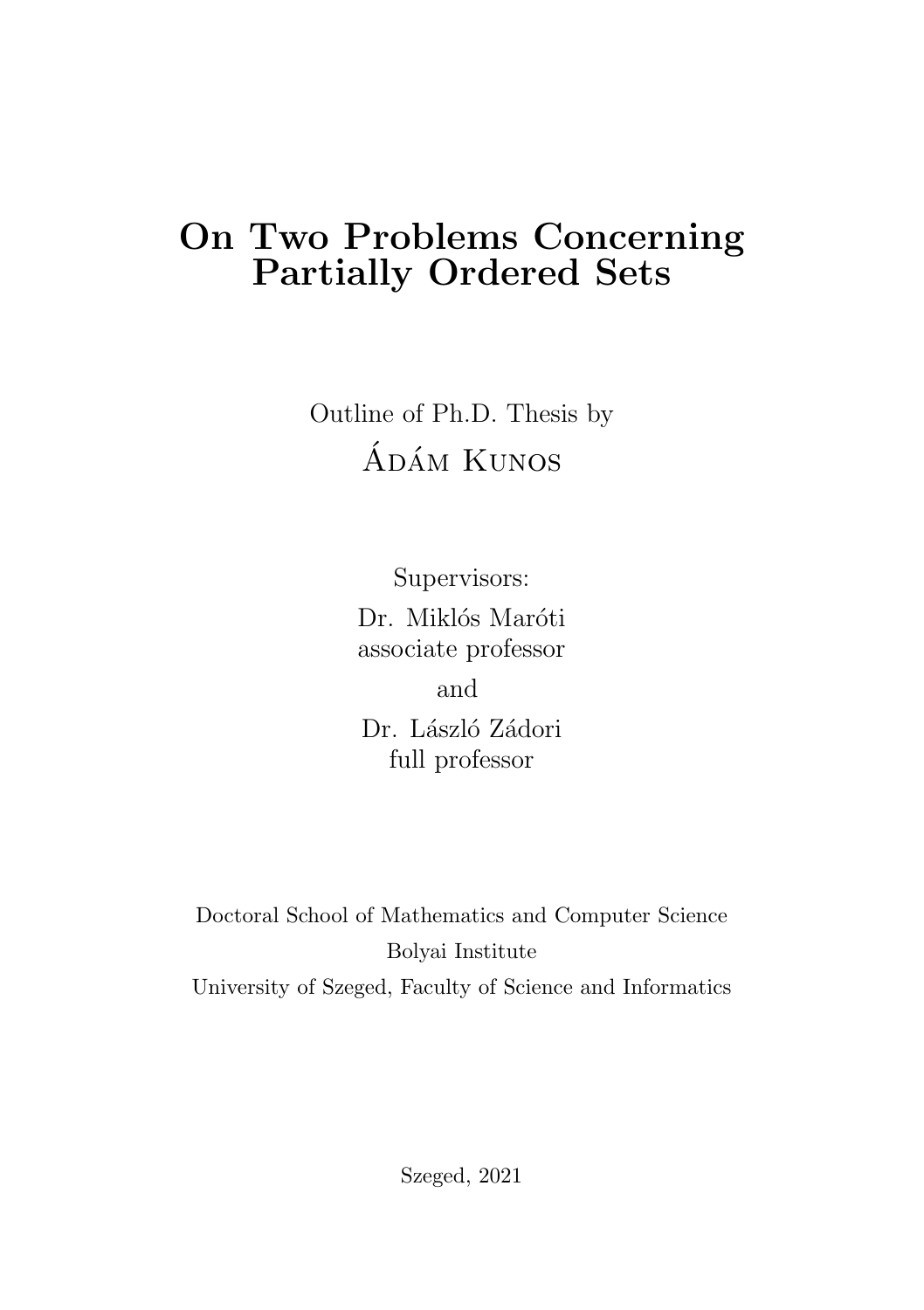The thesis is about two problems both concerning partially ordered sets, shortly, posets. Though being connected by the type of their main objects of interest, i.e. posets, the two problems are unrelated in their depths.

## 1 Definability in the Embeddability and Substructure Orderings of Finite Directed Graphs

The first problem, which fills up Chapter 1, is *first-order definabil*ity in substructure and embeddability orderings. Chapter 1 is based on three papers of the author [\[5–](#page-11-0)[7\]](#page-12-0). To put it on the huge palette of mathematics merely, one could say the following. The questions seem like logic: try to grasp the expressive power of a certain first-order language in a given structure. To get answers, we use basic, finite, combinatorial thinking, no more. What looms behind the problems though, is the symmetries of some particular, complicated, infinite posets. This research is, in fact, a continuation of a series of papers by Jaroslav Ježek and Ralph McKenzie [\[1–](#page-11-1)[4\]](#page-11-2), published in 2009-2010. Beyond the author of this thesis, others have picked up on this topic [\[9,](#page-12-1) [12–](#page-12-2)[14\]](#page-12-3).

Let us go into detail a little. Let  $\mathcal D$  be the set of (the isomorphism types of) finite directed graphs, shortly, digraphs. For two digraphs  $G, G' \in \mathcal{D}$ , let  $G \leq G'$  denote that G is *embeddable* into G', that is we can get G from  $G'$  by leaving out some vertices and edges. Equivalently, there exists an injective map from  $G$  to  $G'$  preserving the edges. An ostensibly similar notion follows. Let  $G \subseteq G'$  denote that G is a substructure of  $G'$ , that is we can get  $G$  from  $G'$  by leaving out vertices only. Equivalently, there exists an injective map from  $G$  to  $G'$  preserving both edges and non-edges (i. e. the absence of edges). What we have so far is two partially ordered sets:  $(\mathcal{D}; <)$  and  $(\mathcal{D}; \subseteq)$  (see Figs. [1](#page-2-0)) and [2\)](#page-3-0). In the first chapter of the thesis, we investigate the expressive power of the first-order language of partially ordered sets for these two particular posets.

Probably, the most natural question is elementwise definability. Can you identify every single element in either  $(\mathcal{D}; \leq)$  or  $(\mathcal{D}; \sqsubseteq)$  by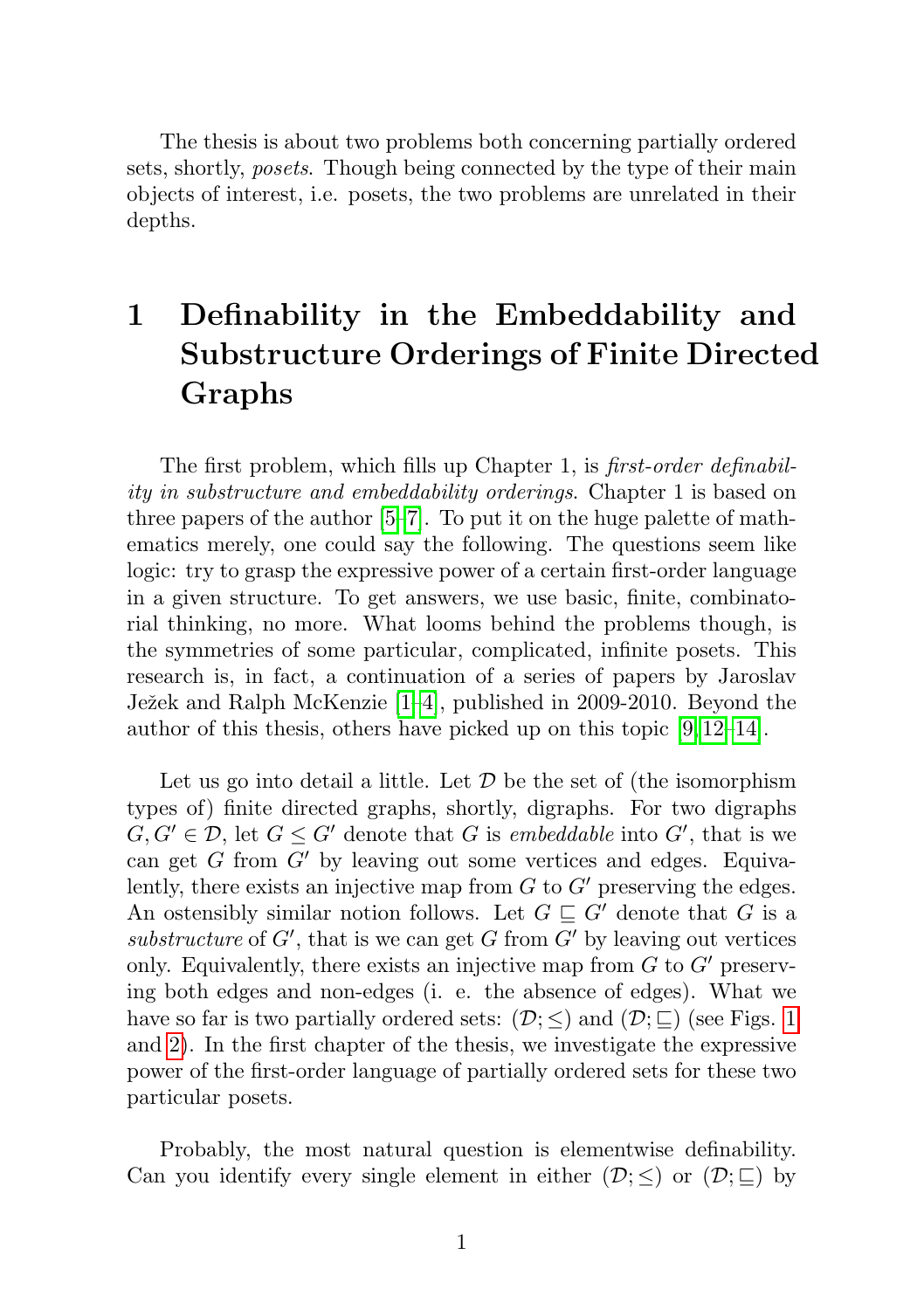

<span id="page-2-0"></span>Figure 1: The initial segment of the Hasse diagram of the embeddabil-<br>its substitute  $(\mathbb{D}, \leq)$ ity ordering,  $(\mathcal{D}; \leq)$ .

a first-order formula in the language of posets? This is where symmetries, i. e. automorphisms, come into play. Say, in a poset  $P$ , the element  $p$  is taken by an automorphism to a different element  $p'$ . Then, naturally, first-order formulas cannot distinguish  $p$  from  $p'$  as they share the exact same structural properties in P.

With regard to both the automorphisms and definability,  $(\mathcal{D}; <)$  is a much easier nut to crack. Therefore, we start Chapter 1 with the embeddability ordering. The automorphism that sends  $G$  to its transpose  $G<sup>T</sup>$ , that is just reversing all edges, is easy to discover. Consequently, the strongest we can hope, in terms of elementwise definability, is that the set  $\{G, G^T\}$  is first-order definable for every digraph  $G \in \mathcal{D}$ . Indeed, this is proven in the thesis.

**Theorem 1.** In the poset  $(\mathcal{D}; \leq)$ , the set  $\{G, G^T\}$  is first-order definable for all finite digraph  $G \in \mathcal{D}$ .

Using this theorem, we can show that there is no other nontrivial automorphism, pointing to the strong, back-and-forth connection between the definability we investigate and the automorphisms.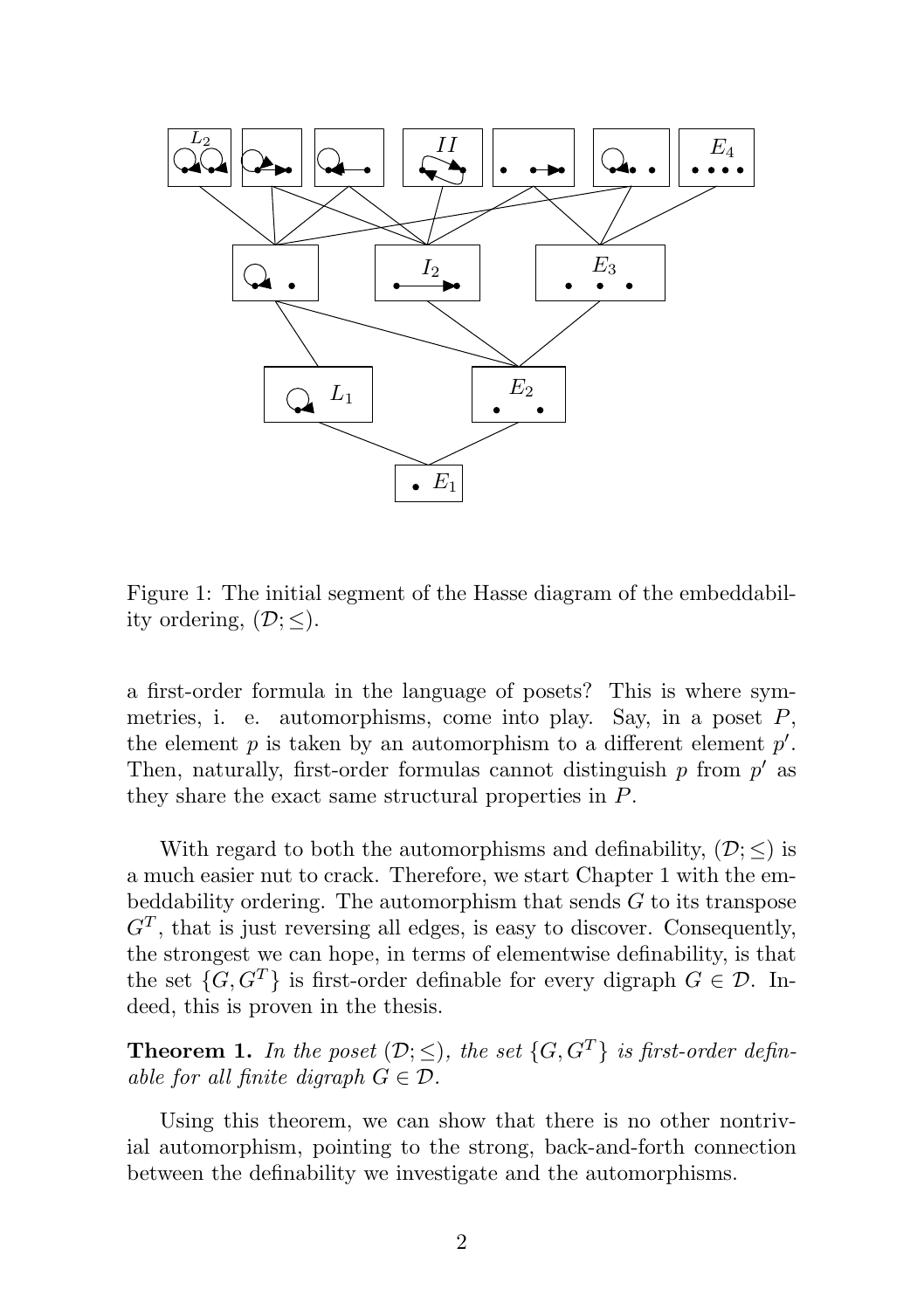

<span id="page-3-0"></span>Figure 2: The initial segment of the Hasse diagram of the substructure ordering,  $(\mathcal{D}; \sqsubseteq)$ .

**Theorem 2.** The poset  $(\mathcal{D}; \leq)$  has exactly two automorphisms, namely the trivial and the one that maps every digraph to its transpose. Consequently, the automorphism group of  $(\mathcal{D};<)$  is isomorphic to  $\mathbb{Z}_2$ .

So far, what we have settled is the definability of finite subsets of  $(\mathcal{D};<)$ : a finite subset  $S\subset\mathcal{D}$  is first-order definable if and only if  $G \in S$  implies  $G^T \in S$ . Hence, to move forward, we must ask about infinite subsets.

As a famous statement in model theory reveals, there is no firstorder formula defining the set of weakly connected digraphs in their own first-order language. Surprisingly, we do have such a formula in our language. We even show that with the addition of just a single constant, a digraph that is not isomorphic to its transpose, the whole second-order language of directed graphs is expressible in our language. Technically, what we do is go on the path laid by Ježek and McKenzie in [\[4\]](#page-11-2). We define a new language. This language is seemingly much stronger than the first-order language in question. Nonetheless we show that, in fact, it possesses the same expressive power.

Let [n] denote the set  $\{1, 2, ..., n\}$  for all  $n \in \mathbb{N}$ . Let us define the small category  $\mathcal{CD}$  of finite digraphs the following way. The set  $ob(\mathcal{CD})$  of objects consists of digraphs on [n] for some  $n \in \mathbb{N}$ . For all  $A, B \in ob(\mathcal{CD})$  let hom $(A, B)$  consist of triples  $f = (A, \alpha, B)$  where  $\alpha: A \to B$  is edge-preserving. Composition of morphisms is made the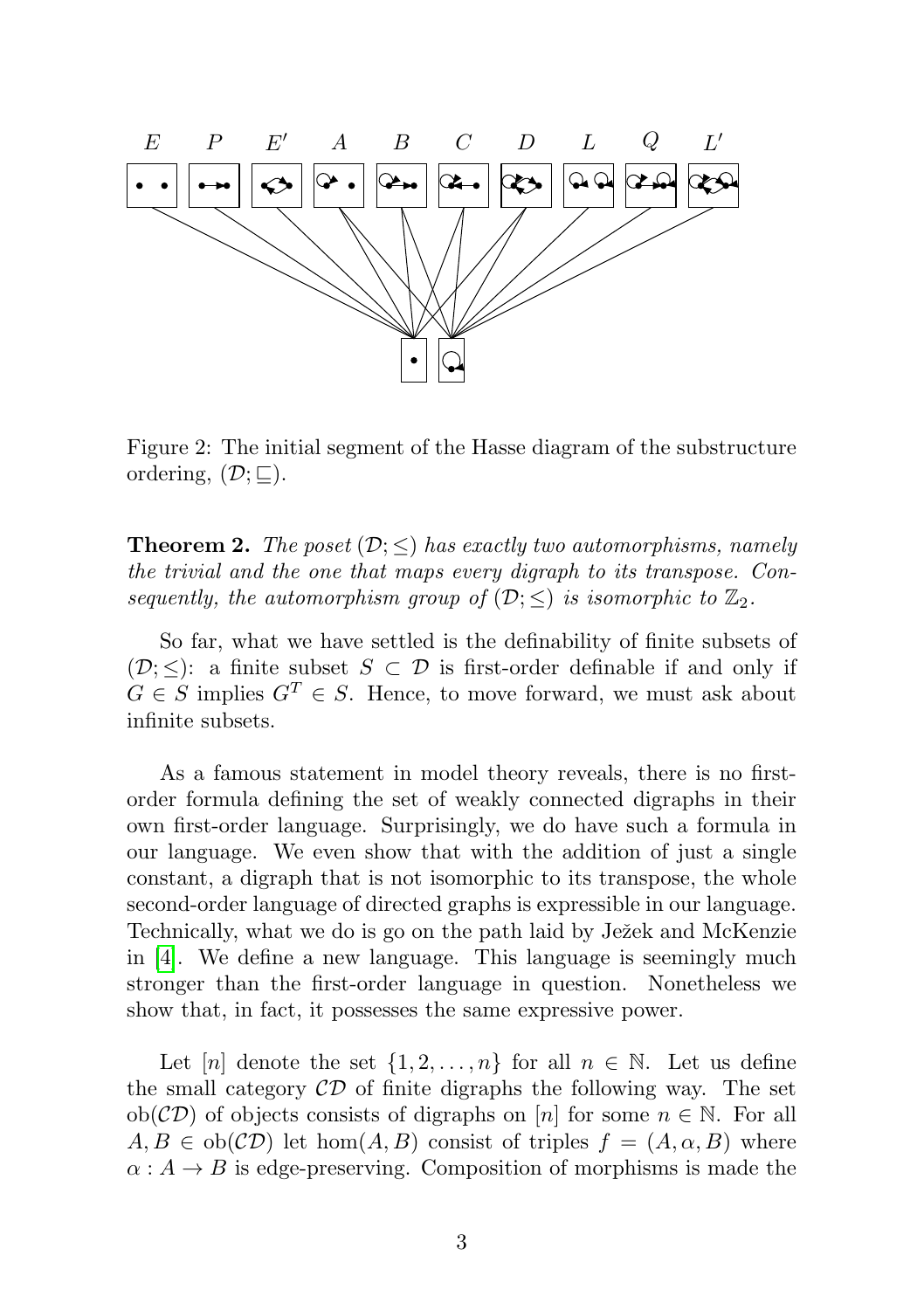following way. For arbitrary objects  $A, B, C \in ob(\mathcal{CD})$  if  $f = (A, \alpha, B)$ and  $q = (B, \beta, C)$ , then

$$
fg = (A, \beta \circ \alpha, C).
$$

It is easy to see that  $f \in \text{hom}(A, B)$  is injective if and only if for all  $X \in ob(\mathcal{CD})$ 

$$
\forall g, h \in \text{hom}(X, A): \ gf = hf \Leftrightarrow g = h. \tag{1}
$$

Similarly  $f \in \text{hom}(A, B)$  is surjective is and only if for all  $X \in \text{ob}(\mathcal{CD})$ 

$$
\forall g, h \in \text{hom}(B, X): \ f g = fh \Leftrightarrow g = h.
$$

These are first-order definitions in the (first-order) language of categories, hence in  $\mathcal{CD}$ , isomorphism and embeddability are first-order definable. This implies that all first-order definable relations in  $(\mathcal{D}, \leq)$ are definable in  $CD$  too.

Let us introduce some objects and morphisms:

$$
\mathbf{E}_1 \in ob(\mathcal{CD}): \quad V(\mathbf{E}_1) = [1], \ E(\mathbf{E}_1) = \emptyset,
$$
\n
$$
\mathbf{I}_2 \in ob(\mathcal{CD}): \quad V(\mathbf{I}_2) = [2], \ E(\mathbf{E}_1) = \{(1,2)\},
$$
\n
$$
\mathbf{f}_1 \in hom(\mathbf{E}_1, \mathbf{I}_2): \ \mathbf{f}_1 = (\mathbf{E}_1, \{(1,1)\}, \mathbf{I}_2),
$$
\n
$$
\mathbf{f}_2 \in hom(\mathbf{E}_1, \mathbf{I}_2): \ \mathbf{f}_2 = (\mathbf{E}_1, \{(1,2)\}, \mathbf{I}_2).
$$

Adding these four constants to  $CD$  we get  $CD'$ .

In the first-order language of  $(\mathcal{D}, \leq)$ , formulas can only operate with facts telling whether digraphs as a whole are embeddable into each other or not, the inner structure of digraphs is (officially) unavailable. In the first-order language of  $CD'$  though, we can capture embeddability (as we have seen above) but it is possible to capture the first-order language of digraphs too. The latter is not trivial, but the following argument explains it. For any  $X \in ob(\mathcal{CD})$  the set of morphisms hom $(E_1, X)$  is naturally bijective with the elements of X. Observe that if  $f, g \in \text{hom}(\mathbf{E}_1, X)$  are

$$
f = (\mathbf{E}_1, \{(1, x)\}, X), \ g = (\mathbf{E}_1, \{(1, y)\}, X) \ (x, y \in V(X)),
$$

then  $(x, y)$  is an edge of X if and only if

$$
\exists h \in \text{hom}(\mathbf{I}_2, X): \mathbf{f}_1 h = f, \mathbf{f}_2 h = g. \tag{2}
$$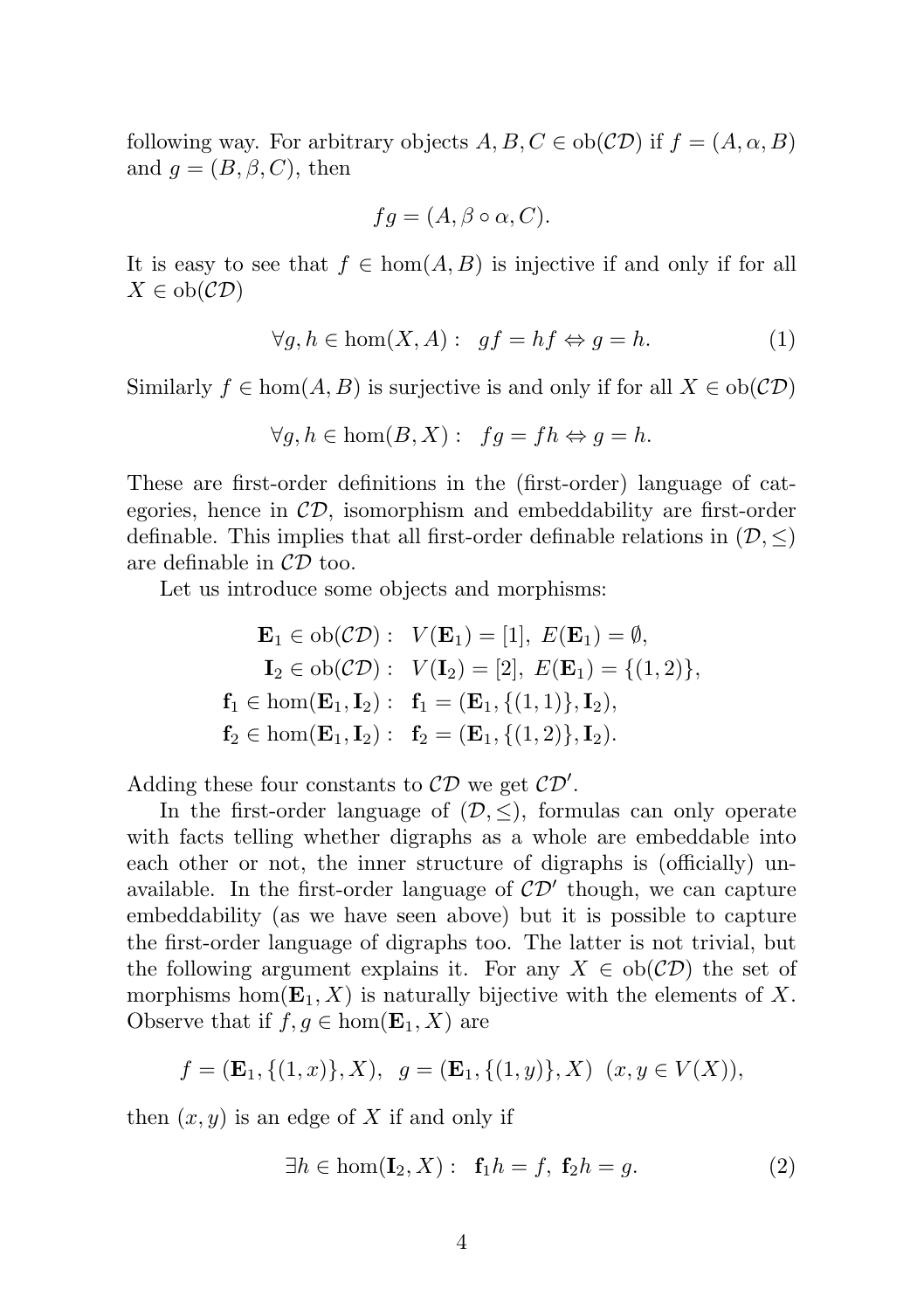This shows how we can reach the inner structure of digraphs with the first-order language of  $\mathcal{CD}'$ . So the first-order language of  $\mathcal{CD}'$  is much richer than that of  $(D, \leq)$ . We can go even further. One can show that the first-order language of  $CD'$  can express the full second-order language of digraphs. To formulate this more precisely, we will show that the first-order language of  $CD'$  can express a language containing not only variables ranging over objects and morphisms of  $\mathcal{CD}'$  but also

- (I) quantifiable variables ranging over
	- (a) elements of any object,
	- (b) arbitrary subsets of objects,
	- (c) arbitrary functions between two objects,
	- (d) arbitrary subsets of products of finitely many objects (heterogeneous relations),
- (II) dependent variables giving the universe and the edge relation of an object,
- (III) the apparatus to denote
	- (a) edge relation between elements,
	- (b) application of a function to an element,
	- (c) membership of a tuple of elements in a relation.

We say that the relation  $\rho \subset (\text{ob}(\mathcal{CD}))^n$  is *isomorphism invariant* if whenever  $A_i, B_i \in ob(\mathcal{CD})$ , and  $A_i \cong B_i \ (1 \leq i \leq n)$ , then

 $(A_1, \ldots, A_n) \in \rho \Leftrightarrow (B_1, \ldots, B_n) \in \rho.$ 

The set of isomorphism invariant relations of  $ob(\mathcal{CD})$  is naturally biiective with the relations of  $\mathcal{D}$ .

Let A denote the (isomorphism type of the) digraph with edges  $(a, c)$  and  $(b, c)$ , on three vertices: a, b and c. Then what we prove is the following.

Theorem 3. A relation is definable using the first-order language of  $(D;< A)$  if and only if the corresponding isomorphism invariant relation of  $\mathcal{CD}'$  is first-order definable in  $\mathcal{CD}'$ .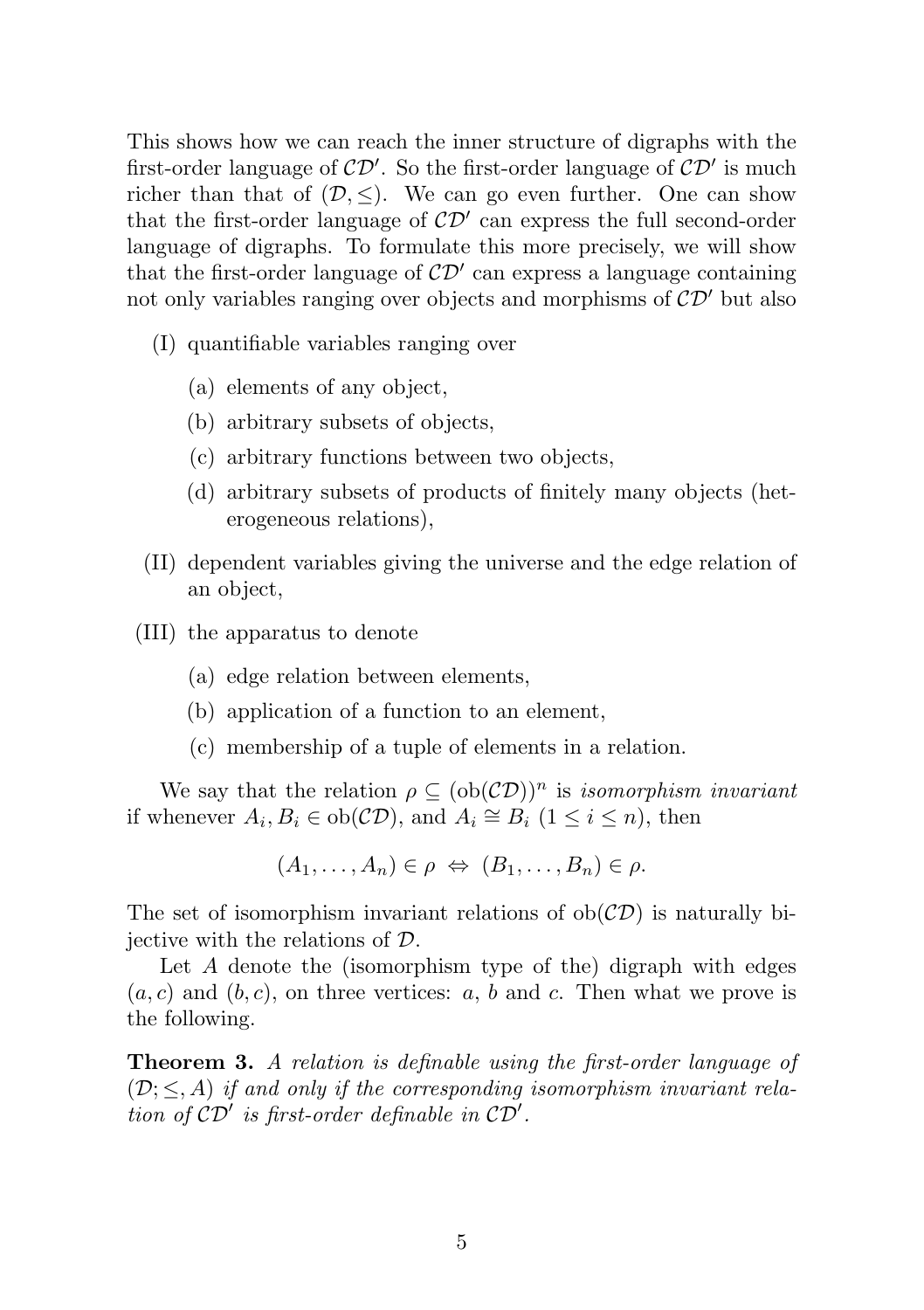To prove this, we somehow "model" the workings of this category using the first-or language of  $(D; \leq, A)$ . This is a long and technical proof.

The second part of Chapter 1 examines the substructure ordering,  $(\mathcal{D}; \square)$ . Here, we are faced with something new right away. Unprecedented in the line of this topic, we find nontrivial automorphisms. Though we present a conjecture for the automorphism group, it is unproven at the moment.

**Conjecture 4.** The automorphism group of  $(\mathcal{D}; \sqsubseteq)$  is isomorphic to the 768-element group,  $(\mathbb{Z}_2^4 \times S_4) \rtimes_{\alpha} \mathbb{Z}_2$ , with a given  $\alpha$  in the semidirect product.

We try to offer some sense of this vast automorphism group. To define an automorphism  $\varphi$ , we need to tell how to get  $\varphi(G)$  from G. All the automorphisms, that we know of at the moment, share a particular characteristic. They are all, say, local in the following sense. Roughly speaking, to get  $\varphi(G)$  from G, one only needs to consider and modify G's at most two element substructures according to some given rule. To make this clearer, we give a nontrivial example. Let  $\varphi(G)$  be the digraph that we get from  $G$  such that we change the direction of the edges on those two element substructures of G that have loops on both vertices. It is easy to see that this defines an automorphism, indeed. (Perhaps, one would quickly discover the automorphism that gets  $\varphi(G)$  by reversing all edges of G, but this is different.) Observe that, in this example, the modification of  $G$  happens locally, namely on 2-element substructures. All the automorphisms, that we know of, share this property. Now, we define some of our automorphisms  $\varphi_i$ . To do so, we just tell how to get  $\varphi_i(G)$  from G. One of the most trivial automorphisms is

•  $\varphi_1$ : where there is a loop, clear it, and vice versa, to the vertices with no loop, insert one.

Observe that this automorphism operates with the 1-element substructures. Now we start to make use of the labels of Fig. [2.](#page-3-0)

•  $\varphi_2$ : change the substructures (isomorphic to) E to E' and vice versa.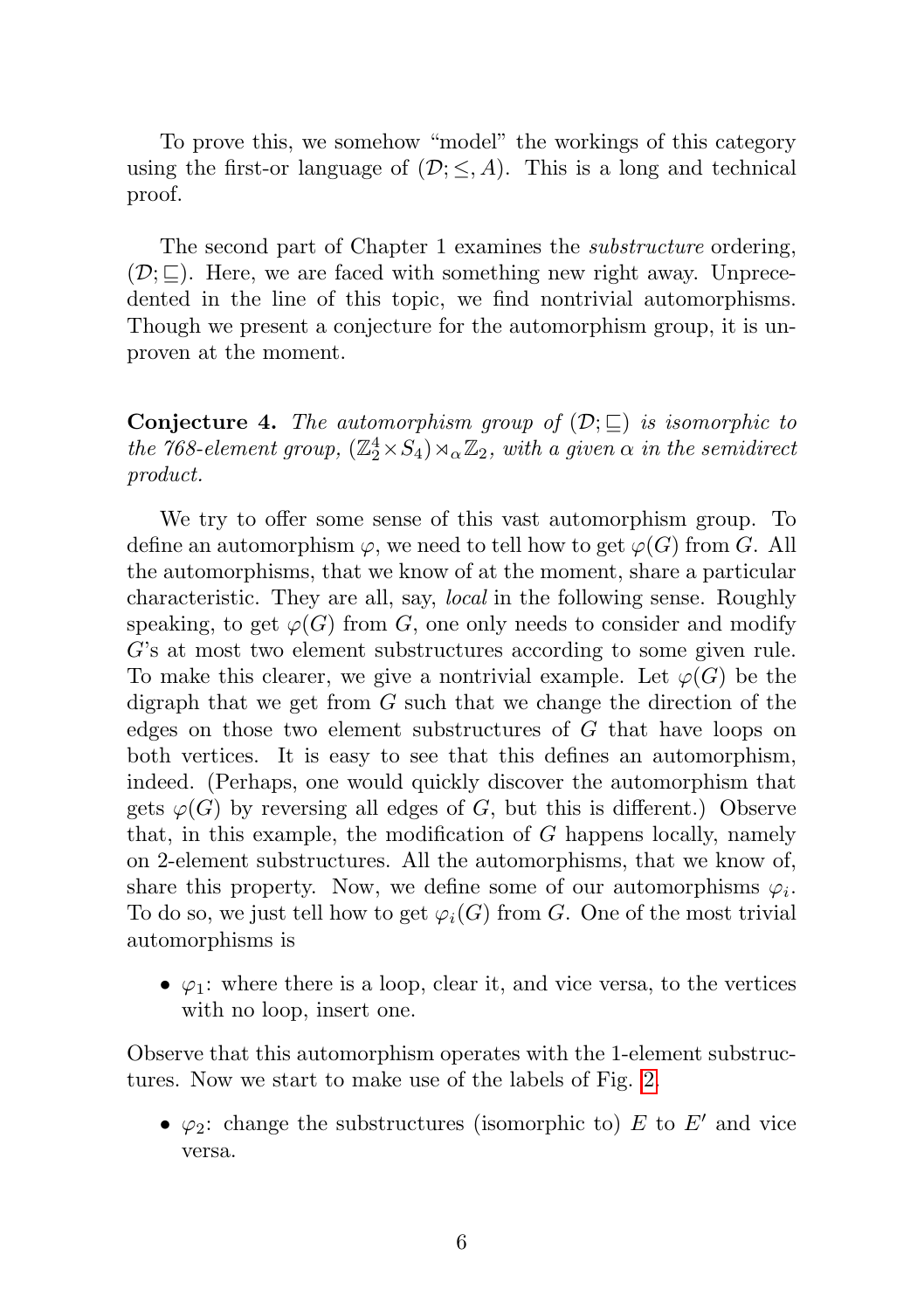- $\varphi_3$ : change the substructures (isomorphic to) L to L' and vice versa.
- $\varphi_4$ : reverse the edges in the substructures (isomorphic to) P.
- $\varphi_5$ : reverse the edges in the substructures (isomorphic to) Q.

Let  $S_4$  denote the symmetric group over the four-element set  $\{A, B, C, D\}$ , and  $\pi \in S_4$ . We define

•  $\varphi_{\pi}$ : We change the substructures (isomorphic to)  $X \in \{A, B, C, D\}$ to  $\pi(X)$  (such that the loops remain in place).

Observe that, with the exception of  $\varphi_1$ , the automorphisms defined above do not touch loops (when getting  $\varphi_i(G)$  from G). We conjecture that these automorphisms generate the whole automorphism group. After seeing these generators, the 768-element group,  $(\mathbb{Z}_2^4 \times S_4) \rtimes_{\alpha} \mathbb{Z}_2$ , may feel more natural to the reader.

We have already seen that there is a strong connection between the expressive power of the first-order language of posets and their automorphism groups. Does this mean that the uncertain automorphism group blocks us from getting any definability result? Though this could very well be the case, fortunately, it is not. What we show is the following.

Theorem 5. With the addition of finitely many constants, the firstorder language of  $(\mathcal{D}; \sqsubseteq)$  can express that of  $(\mathcal{D}; \leq)$ .

Note that this theorem carries weight only because, at this point, we've already established that the first-order language of  $(\mathcal{D}; <)$  is very strong.

How do we prove such an expressibility statement though? Despite the fact that the proof is long and technical, it is based on a simple idea, which we outline here. Remember that we get substructures of a directed graph by leaving out vertices, while, to get embeddable digraphs, we can leave out both vertices and edges. We want to define the latter, so we should be able to 'simulate' leaving out edges somehow. Our approach is the following. In a digraph  $G$ , if there is an edge  $(u, v)$ , then we add a vertex and two edges to 'support' the edge  $(u, v)$ . Namely, we add w to the set of vertices, and the edges  $(u, w)$ and  $(w, v)$  to the set of edges. After the addition, we say that the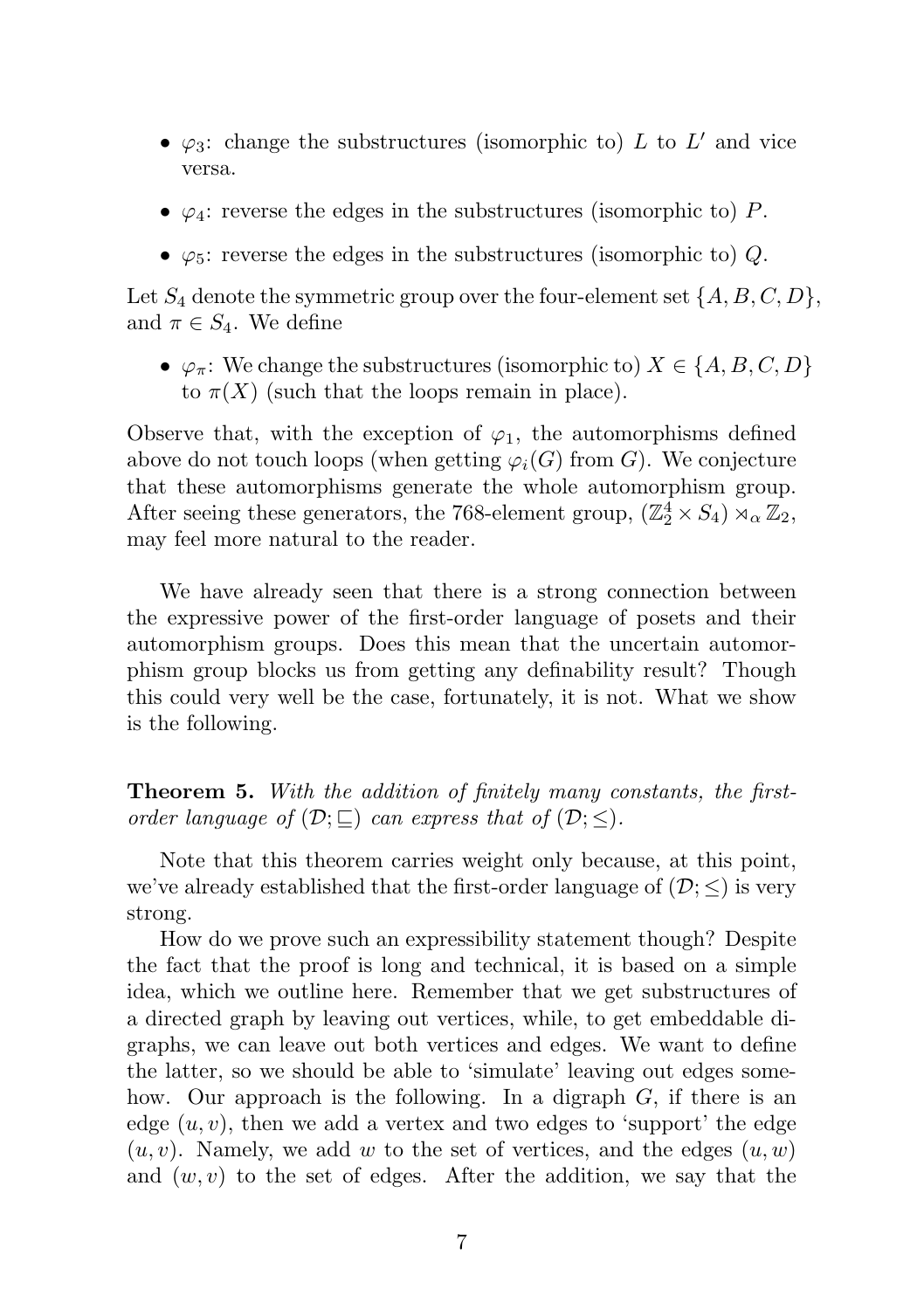edge  $(u, v)$  is 'supported'. The idea is that the supportedness of an edge can be terminated by leaving out a vertex, i.e.  $w$  in the previous example, what we can do by taking substructures. Roughly, what we should do is: support all edges, take a substructure, and in one more step, leave only the supported edges in. Of course, there seem to be many problems with this. Firstly, how can we distinguish between the supporting vertices and the original ones? This appears to be an essential part of the plan. Secondly, the plan ended with "leave only the supported edges in" which just looks like running into the original problem again: We cannot leave edges out. Even though the plan seems flawed for these reasons, it is manageable. That is what we do in the thesis.

Finding a minimal list of the constants of the theorem above is almost equivalent to determining the automorphism group. Hence such a minimal list is not provided. A possible, far-from-minimal list consists of the digraphs of at most 12 elements. It might seem odd that we do not "know" what constant digraphs we use through our proof. This is because some of our arguments go the following way. Some properties of digraphs can be told by saying something about them locally. For example, one can judge if a digraph has a non-loop edge by the set of its (at most) 2-element substructures. Far more complicated properties can be told in this way. It would get overwhelmingly tedious to list all the digraphs that are used in this manner. And even if we did so, though we would get a much more concrete list, it would still be quite far from minimal. Therefore, analyzing this particular proof to get a minimal list seems hopeless (at least to the author).

As a corollary to the theorem above, we get, nevertheless, that the automorphism group is finite—the best we can prove as for now.

**Theorem 6.** The automorphism group of the poset  $(\mathcal{D}; \sqsubset)$  is finite.

## 2 On Finite Generability of Clones of Finite Posets

This chapter investigates a completely different problem, still having posets as main players in it. A set of finitary operations is called a clone if it contains all projections and is closed under superposition (composition). In this thesis, we always assume the base set of our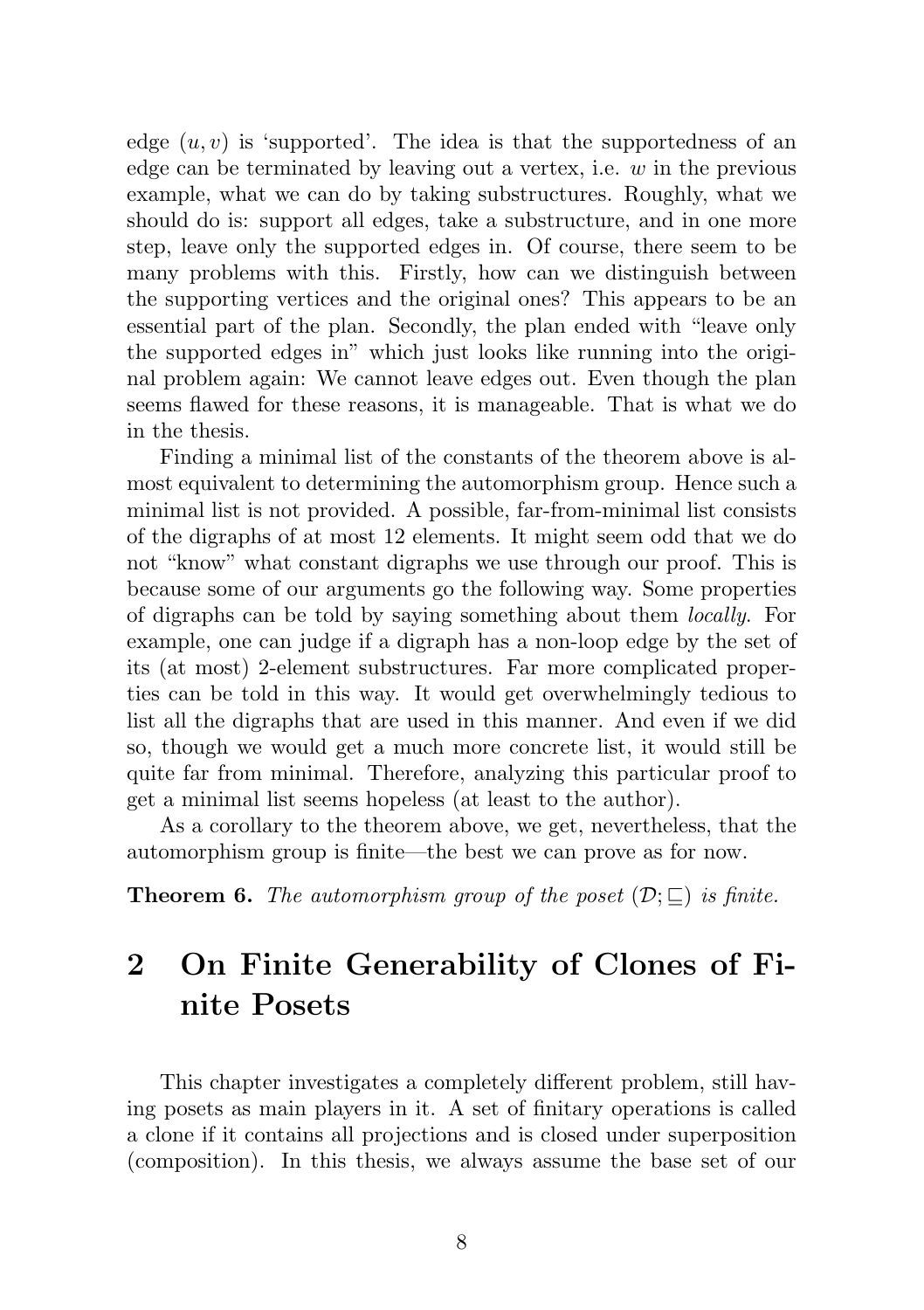operations to be finite. Clearly, the set of all operations (on a finite base set) is a clone. The largest (with respect to inclusion) clones that are smaller than this one are called maximal clones. Ivo G. Rosenberg, in a classical result [\[10\]](#page-12-4), classified the maximal clones into six classes. For five of the six classes it has been shown that the clones of these classes are finitely generated. The unsettled class is the class of clones consisting of the monotone operations of bounded partial orders, that is posets having both least and largest elements. Some partial results have already been obtained. Monotone clones of at most seven element posets are proven to be finitely generated and so are posets with a monotone near unanimity operation. In a brilliant paper [\[11\]](#page-12-5) from 1986, Gábor Tardos shows that the clone of a particular eight element poset is not finitely generated. This was the first proof showing a maximal clone to be not finitely generated. In a 1993 paper [\[15\]](#page-12-6), László Zádori generalized Tardos's result by describing all series parallel posets having not finitely generated clones. Since Zádori, up until recently no one found non-finitely generated maximal clones, though one may conjecture that there are a lot of them. We present the recent paper [\[8\]](#page-12-7) finding new such clones in Chapter 2. The author submerged in this topic as a PhD student guided by his second supervisor, the professor Zádori just mentioned. Miklós Maróti, the first supervisor of the author, also joined. The three of them wrote the paper [\[8\]](#page-12-7) that comes up with a new family of finite bounded posets whose clones of monotone operations are not finitely generated and suggests some directions where, the authors think, this research might evolve in the future.

In the first part of the chapter, we present this new family of finite bounded posets whose clones of monotone operations are not finitely generated. Let **k** denote the k-element antichain. Let  $A_n$  be the poset obtained from the Boolean lattice with  $n$  atoms by removing its greatest element, and  $B_n$  the dual of  $A_n$ . Let  $C_{m,n} = A_m + 2 + B_n$  (see Fig. [3\)](#page-10-0). We prove the following.

**Theorem 7.** If  $m, n \geq 2$ , then the clones and idempotent clones of  $C_{m,n}$  are non-finitely generated.

Here, by the idempotent clone, as usual, we mean the clone of those monotone operations that satisfy the identity  $f(x, \ldots, x) = x$ . The proof of this statement is an analogue of the one in the famous paper of Tardos.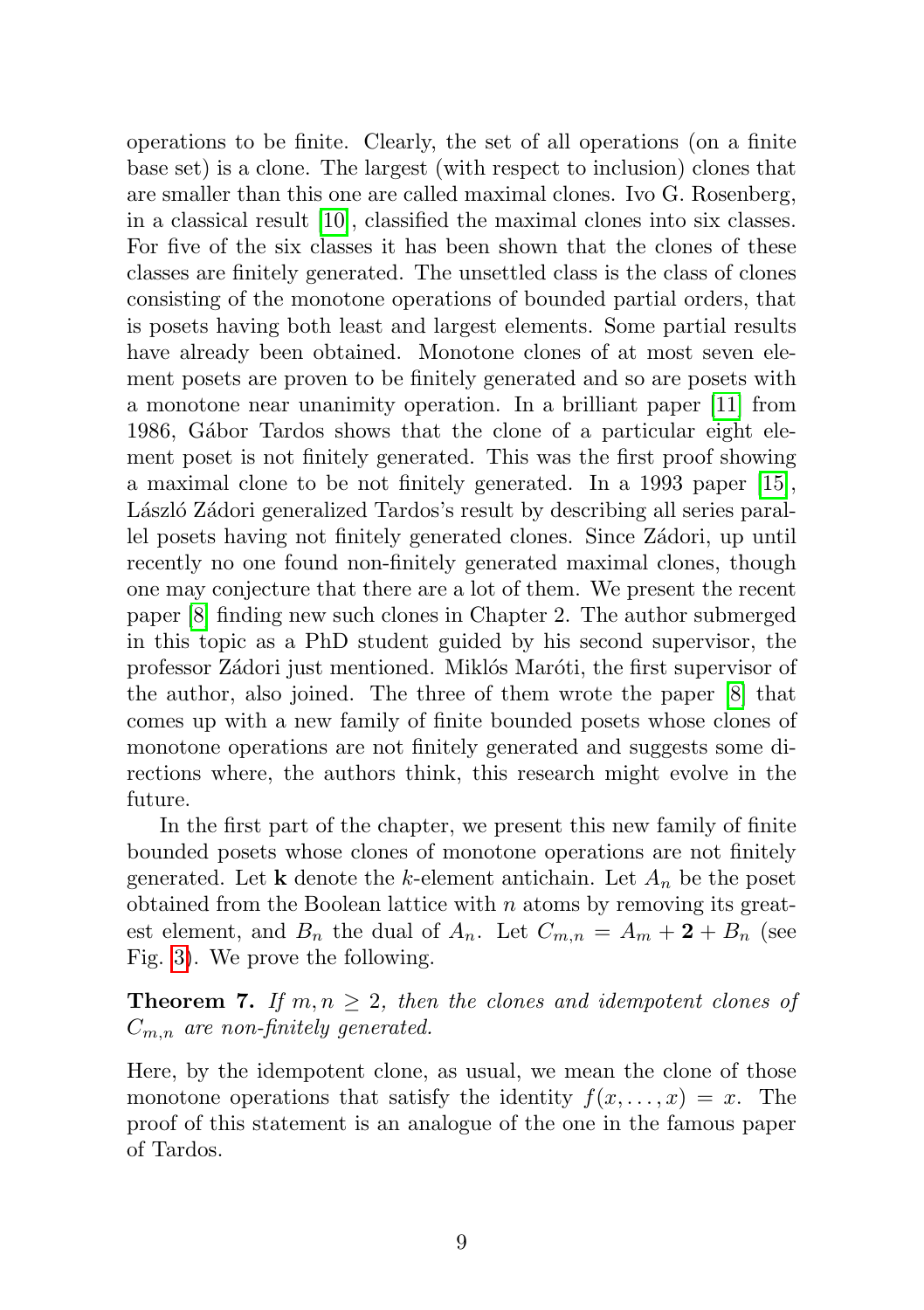

<span id="page-10-0"></span>Figure 3: The posets  $C_{2,2}$ ,  $C_{3,2}$ ,  $C_{2,3}$ , and  $C_{3,3}$ 

Sketchily, the Tardos-proof goes the following way. It presents relations which the small-arity operations preserve, while the large-arity ones do not. Say, you come up with a relation  $r$  that is preserved by operations of arity at most  $n$ , but there is a larger-arity operation that does not preserve  $r$ . This means that the (finite) set of the monotone operations of arity at most n does not generate the clone.

How do we produce a particular "larger-arity" operation that does not preserve our relation? Tardos defines it partially, only on some carefully chosen elements of the domain so that it shows that, indeed, it does not preserve his relation. Then he states that his partial operation is extendible fully. To show the extendability, he leans heavily on the description of the so-called obstructions of his poset which he provides earlier. (Actually, he did not call them obstructions at the time, he called them zigzags for their shape in his particular case.) Obstructions are the minimal causes that block partial operations from being extendible. Using them, the proof of the extendability of a partial function is just checking it does not contain any of them. The toughest part of carrying over the Tardos-proof to other posets turns out to be the description of obstructions. Fortunately, we managed to describe them for  $C_{m,n}$ .

Another interesting family of finite posets, from the finite generability point of view, is the family of locked crowns. To decide whether the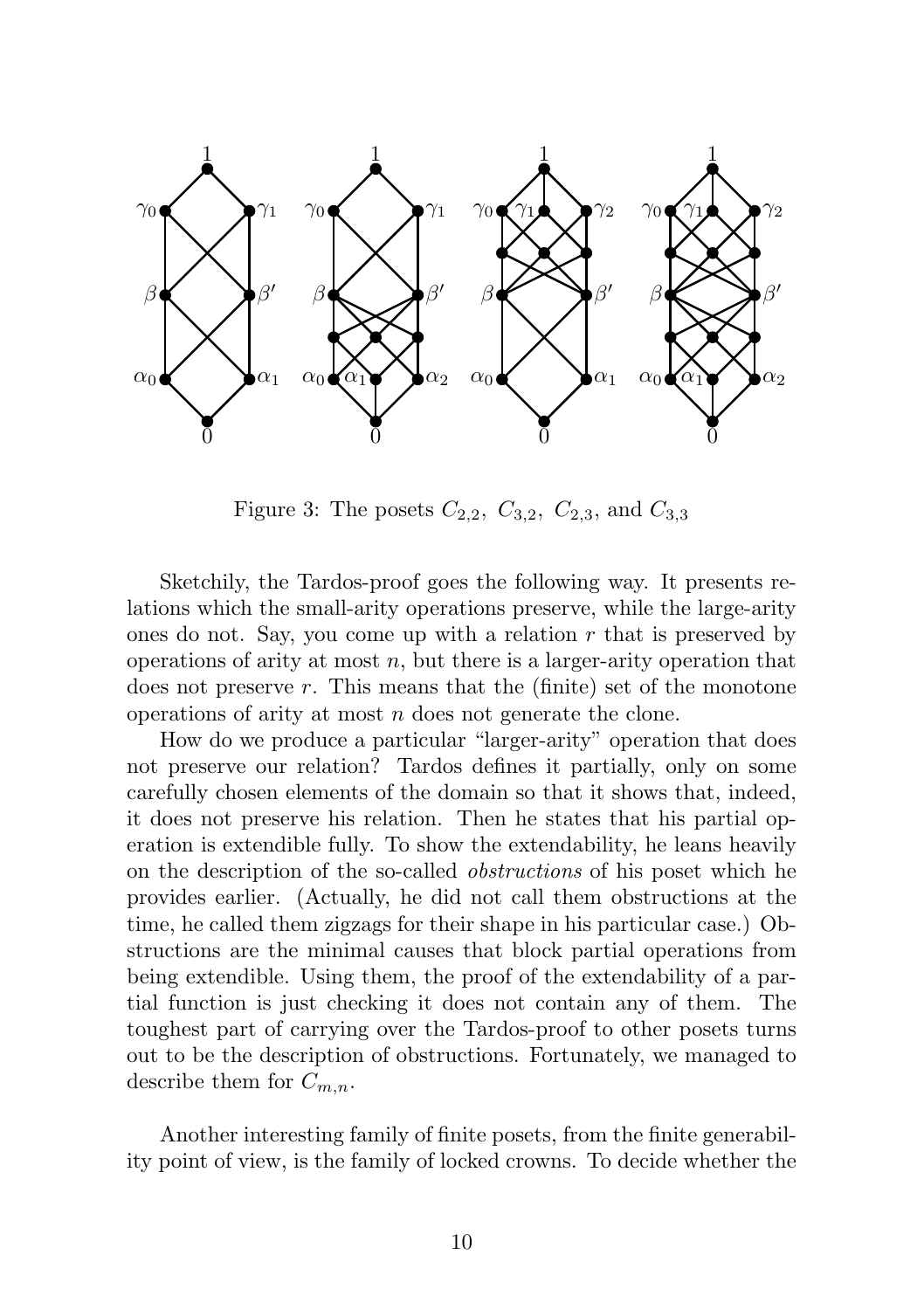clone of a locked crown, where the crown is of at least six elements, is finitely generated or not, one needs to go beyond the scope of Tardos's proof for the description of obstructions in this case seems hopeless. Although our investigations are not complete in this direction, they led to the results in the second part of the chapter.

We call a monotone operation ascending if it is greater than or equal to some projection. We prove that the clones of bounded posets are generated by certain ascending idempotent monotone operations and the 0 and 1 constant operations. A consequence of this result is that if the clone of ascending idempotent operations of a finite bounded poset is finitely generated, then its clone is finitely generated as well. We provide an example of a half bounded finite poset whose clone of ascending idempotent operations is finitely generated but whose clone is not finitely generated.

Theorem 8. The clone of ascending idempotent operations of the poset  $2 + 2 + 1$  is finitely generated. Meanwhile, its clone is nonfinitely generated.

Another interesting consequence of our results is that if the clone of a finite bounded poset is finitely generated, then it has a three element generating set that consists of an ascending idempotent monotone operation and the 0 and 1 constant operations.

## References

- <span id="page-11-1"></span>[1] J. Ježek and R. McKenzie. Definability in substructure orderings, i: Finite semilattices. Algebra universalis, 61(1):59, 2009.
- [2] J. Ježek and R. McKenzie. Definability in substructure orderings, iii: Finite distributive lattices. Algebra universalis, 61(3):283, 2009.
- [3] J. Ježek and R. McKenzie. Definability in substructure orderings, iv: Finite lattices. Algebra universalis, 61(3):301, 2009.
- <span id="page-11-2"></span>[4] J. Ježek and R. McKenzie. Definability in substructure orderings, ii: Finite ordered sets. *Order*,  $27(2):115-145$ ,  $2010$ .
- <span id="page-11-0"></span>[5] A. Kunos. Definability in the substructure ordering of finite directed graphs. accepted at Order, already appeared online.